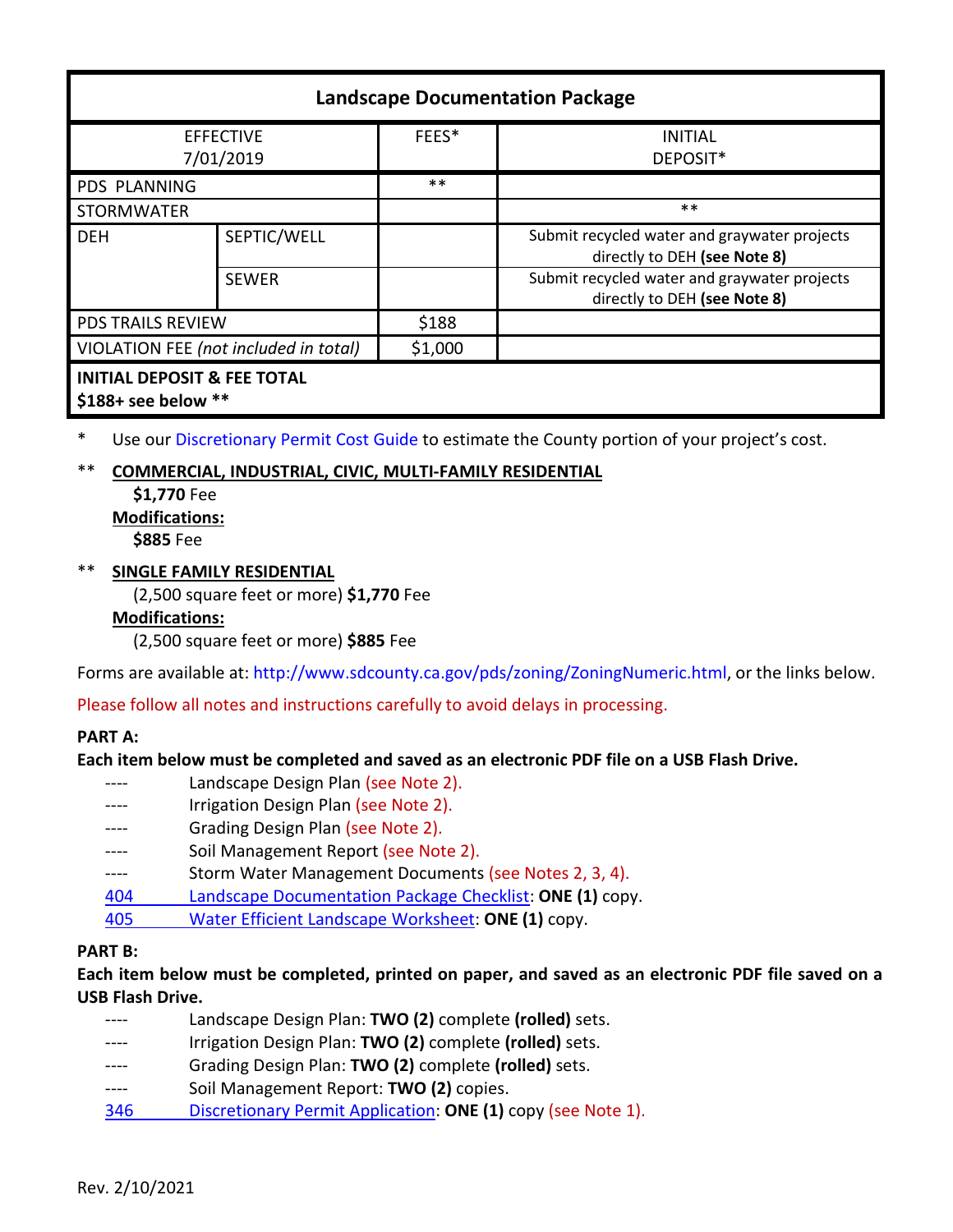### **Storm Water Management Documents:**

**Step 1:** [Storm Water Intake Form for All Permit Applications:](http://www.sandiegocounty.gov/content/dam/sdc/pds/zoning/formfields/SWQMP-Intake-Form.pdf) **ONE (1)** copy (see Notes 3, 4).

# **Step 2: As determined by the Intake Form above, complete the required SWQMP below.** [Standard Project SWQMP:](http://www.sandiegocounty.gov/content/dam/sdc/pds/zoning/formfields/SWQMP-Standard.pdf) **ONE (1)** copy (see Notes 3, 4). **Or**

[Priority Development \(PDP\) SWQMP:](https://www.sandiegocounty.gov/content/sdc/dpw/watersheds/DevelopmentandConstruction/BMP_Design_Manual.html) **ONE (1)** copy (see Notes 3, 4).

### **PART C:**

## **All items below are for your information. Please do not bring in these items.**

- 209 [Defense and Indemnification](https://www.sandiegocounty.gov/content/dam/sdc/pds/zoning/formfields/PDS-PLN-209.pdf) Agreement FAQs
- [906 Signature Requirements](https://www.sandiegocounty.gov/content/dam/sdc/pds/zoning/formfields/PDS-PLN-906.pdf)

## **NOTES:**

# 1. **IMPORTANT:**

- A Registered Property Owner **MUST SUBMIT** a **Signed Letter of Authorization** for an Agent if; An Authorized Agent signs the PDS-346 form and is not the registered owner of the parcel. Or, the parcel is owned by two or more registered owners.
- Or, not all of the registered owners are signing the PDS-346 form.
- Or, the Authorized Agent is not the Financially Responsible Party.
- Or, the parcel is owned by a Corporation.

# **ADDITIONALLY:**

Financially Responsible Party **MUST SIGN** form PDS-126. Financially Responsible Party **INFORMATION MUST MATCH EXACTLY** on form PDS-126 Authorized Agent **may sign** form PDS-346 **ONLY IF ATTACHED** to a **Signed Letter of Authorization.**

- 2. Save each complete Landscape Design Plan, Irrigation Design Plan, Grading Design Plan, Soil Management Report and each Storm Water Management Document, as electronic PDF files onto ONE (1) USB Flash Drive. Provide only ONE (1) USB Flash Drive. Submit only the requested files. *Files CANNOT have any Security Restrictions or Passwords.* Please name each PDF file on the USB Flash Drive based on the "Title" of document being submitted (examples: Landscape Design Plan, Irrigation Design Plan, Grading Design Plan, Soil Management Report, Storm Water Intake Form and either the Standard SWQMP or PDP SWQMP). Please note: the USB Flash Drive will not be returned.
- 3. The Storm Water Intake Form determines whether a project requires a Standard SWQMP or Priority Development Project (PDP) SWQMP. These forms and documents must be submitted on paper and as PDF files on the USB Flash Drive and have all required signatures.
- 4. SWQMP's are required of all landscape plan submittals, including Model Homes and Prescriptive Compliance Option Plans for non-residential projects. SWQMP's are not required for Prescriptive Compliance Option Plans for single-family residences.
- 5. **RESUBMITTAL OF LANDSCAPE PLANS** requires each of the following:
	- a. **TWO (2)** copies of the CORRECTED Landscape Design Plan **(rolled)**
	- b. **ONE (1)** copy of the Plan-Check Letter
	- c. **ONE (1)** USB Flash Drive with a PDF file of the CORRECTED Landscape Design Plan
- 6. Any plans submitted are required to pay the standard review fee at intake.
- 7. **STAFF:** Make sure that customer provides the case number for the project to which the Landscape Plan will be linked. **Make sure to link LP to underlying project**.
- 8. DEH must review projects utilizing recycled water and graywater **PRIOR** TO SUBMITTAL TO PDS.